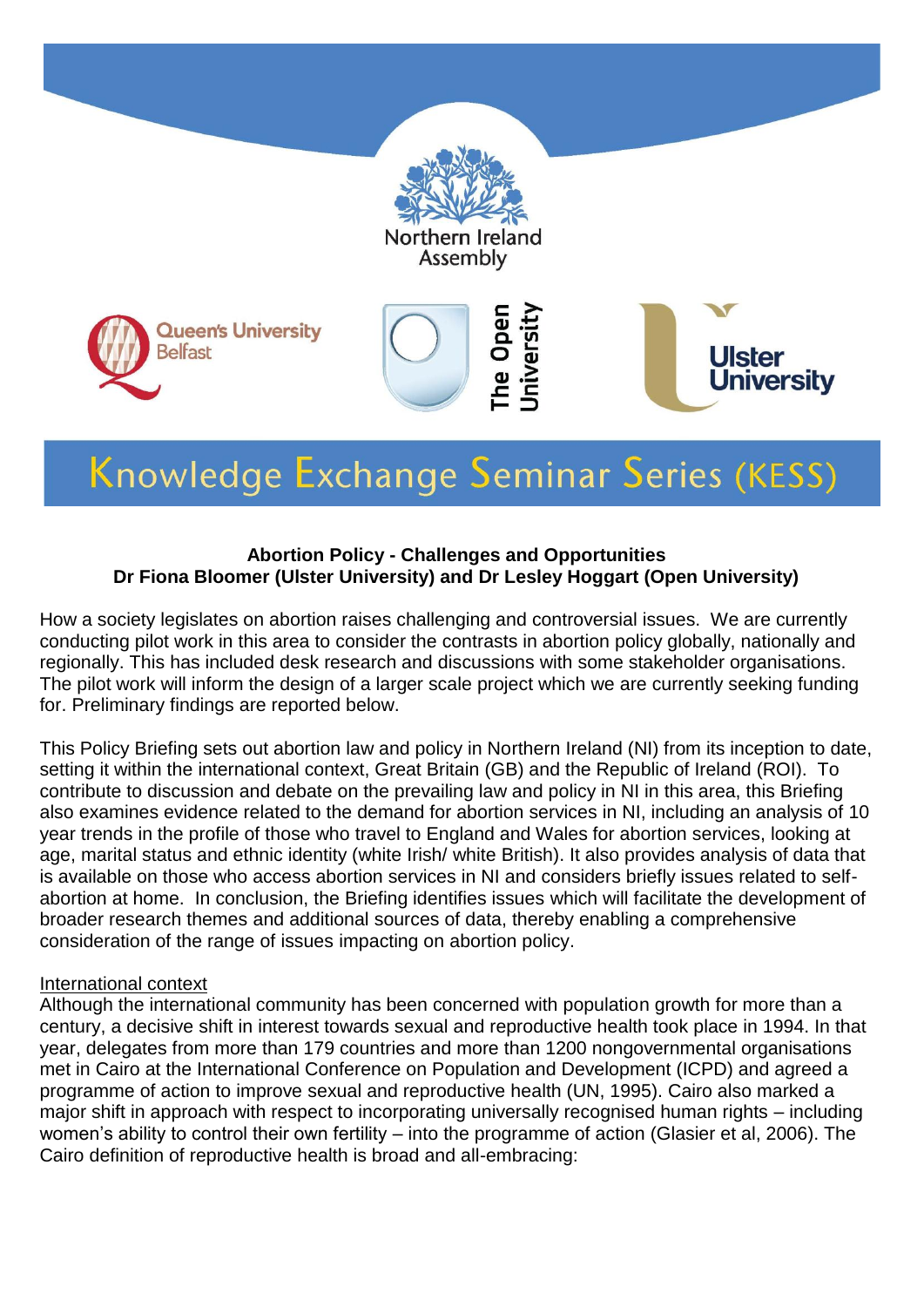*Reproductive health is a state of complete physical, mental and social well-being and not merely the absence of disease or infirmity, in all matters relating to the reproductive system and to its functions and processes. Reproductive health therefore implies that people are able to have a satisfying and safe sex life and that they have the capability to reproduce and the freedom to decide if, when and how often to do so.* (UN, 1995)

The United Nations therefore maintains that individuals should be able to exercise control over their sexual and reproductive lives. This includes the rights to: reproductive and sexual health as a component of overall health; reproductive decision-making (including voluntary choice in marriage, family formation and determination of the number, timing and spacing of one's children and the right to have access to the information and means needed to exercise voluntary choice); equality and equity to enable individuals to make free and informed choices in all spheres of life, free from discrimination based on gender; and, sexual and reproductive security (including freedom from sexual violence and coercion, and the right to privacy). One of the reasons that the UN is particularly concerned with reproductive health and fertility control is because it has been shown to be central to achieving the Millennium Development Goals (UN Millennium Project, 2005). Three of the Goals are especially relevant. Millennium Goal 4, to reduce child mortality, and Millennium Goal 5, to improve maternal health, are health-related goals with relatively clear connections to reproductive health. The World Health Organisation (WHO), for example, has estimated that the use of effective contraception by women who want to delay or stop child-bearing can prevent 32% of maternal deaths; and the use of contraception to promote birth spacing is estimated to prevent 10% of infant deaths (WHO, 2011). Millennium Goal 8, to promote gender equality and empower women, also requires women to exercise reproductive control in order to participate in societal and individual developmental activities (WHO, 2011).

According to the WHO, around 21.6 million women experience an unsafe abortion worldwide each year; 18.5 million of these occur in developing countries. 47 000 women die from the complications of unsafe abortion each year, and deaths due to unsafe abortion remain close to 13% of all maternal deaths (WHO, 2011). The WHO's Reproductive Health Strategy thus urges member states to achieve universal access to sexual and reproductive healthcare (Glasier et al, 2006). To achieve this, access to contraceptive services are crucial (Marston and Cleland, 2004; Glasier et al, 2006) but do not provide a complete solution - recent research has shown that many women experiencing an unintended and unwanted pregnancy were using a form of contraception at the time of becoming pregnant (Bury and Ngo, 2009; Bury et al, 2014). Additional global trends that have been observed are that the rate of abortion is often higher in countries where abortion is illegal compared to countries where abortion is available and that safe abortion is not just dependent on legal access but that steps must be taken to address other barriers such as abortion stigma (WHO, 2011). Finally, it is significant to note that the UK is committed to improving reproductive rights globally, as demonstrated in strategies such as A Strategic Vision for Women and Girls (DFIDa, 2014) and its policy on Safe Abortion (DFIDb, 2014).

#### GB context

The legal framework for abortion in England, Wales and Scotland is the 1967 Abortion Act. This Act, as amended by the Human Fertilisation and Embryology Act 1990, permits abortion up to 24 weeks in specific circumstances (when two doctors agree that continuing with the pregnancy would be more harmful to the physical or mental health of the pregnant woman or any existing children of her family than if the pregnancy was aborted). After 24 weeks an abortion is permitted if it is necessary to save the woman's life; or it will prevent grave, permanent injury to the physical or mental health of the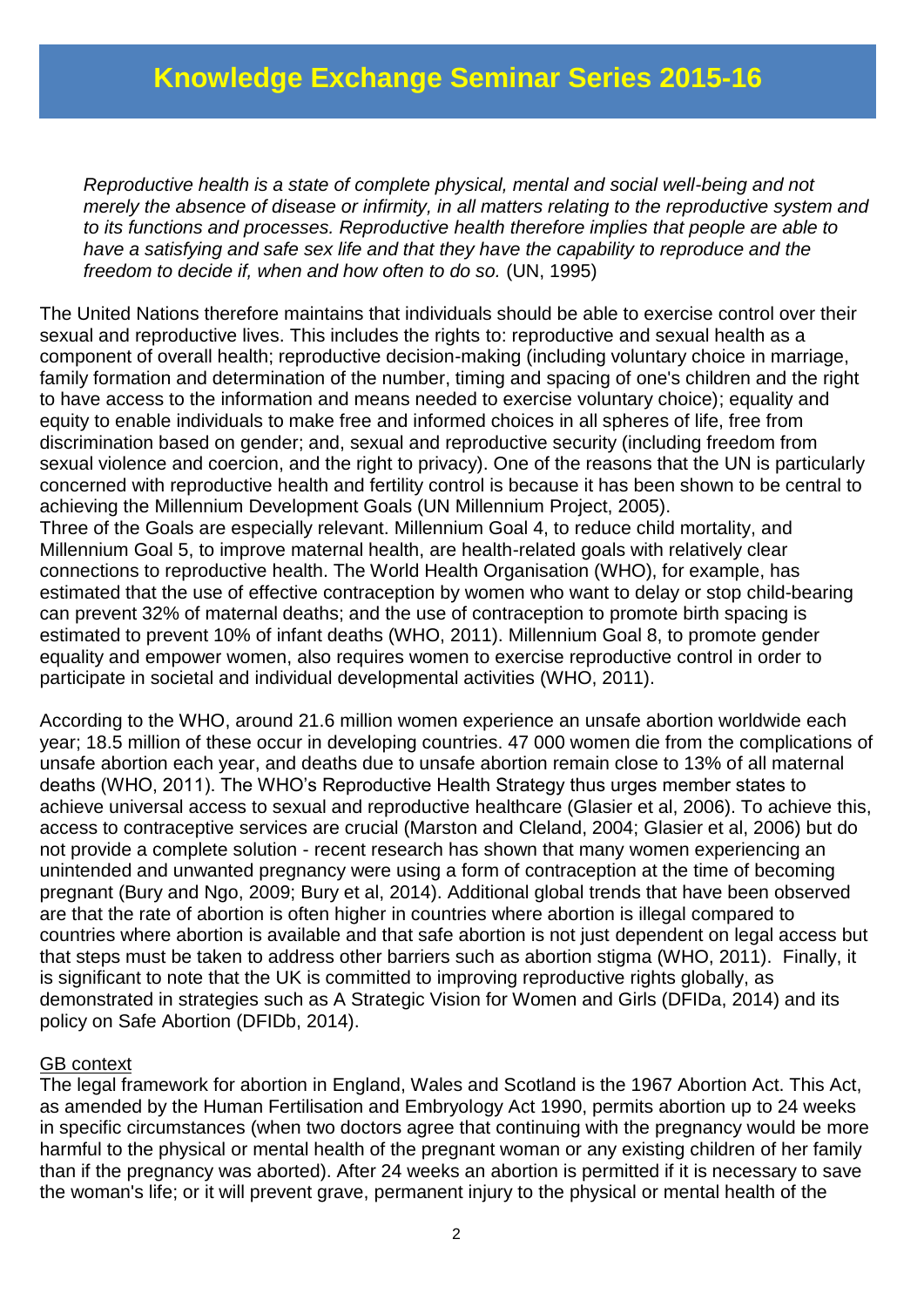pregnant woman; or there is a substantial risk that if the child were born it would suffer from serious physical or mental anomalies. When these conditions are not met, the law on abortion is still governed by the 1861 Offences Against the Person Act. In law, at no gestational point do women have the right to an abortion on request. In addition, abortions must be carried out in a hospital or a specialist licensed clinic.

#### Current Debates on Legislative Reform: England, Scotland and Wales

The 1967 Abortion Act was developed in a context where public opinion was more ambivalent about abortion than today. In 1983, 37% of people surveyed thought that women should be allowed to decide if they wanted an abortion. The figure now is 62% (Park et al, 2013). This reflects, amongst other things, the changing social context of abortion, in particular, the changing position of women, as well as medical advances. Making progress with respect to women's equality relies upon the ability to make choices about pregnancy and childrearing. All the main political parties in Britain make provision for legal abortion, supported by health policy (DoH, 2013). It is increasingly accepted by practitioners that the provisions of 1967 Act are out of touch with best practice in abortion care (Lee, 2013). Medical advances in the abortion field, and a significant body of research on women's abortion experiences could lead to continual improvements in provision (Hoggart, 2015). Specific provisions of the Act that prevent this are: the requirement for two doctors to authorise each abortion; women being prevented from home-administration of early medical abortion; and, nurses and midwives not being permitted to perform an abortion. These changes underpin debates around decriminalisation of abortion, in general, and removal of abortion from the context of the 1861 Offences Against the Person Act, in particular. In October 2014, at a meeting at the House of Commons, doctors, lawyers and abortion practitioners began a campaign to reform Britain's abortion law, in effect to regulate abortion as any other clinical procedure. The Law Commission is currently reviewing the terms of the 1861 Act.

One final area of debate is the issue of women from one area of the UK (Northern Irish women) needing to travel and pay for their abortion in England. Many consider this inequitable. Cases of abortion for fatal foetal anomaly cause particular concern. Two emerging issues from the pilot (mentioned in the introduction to this Policy Briefing) are: citizenship, and compassionate healthcare. One abortion provider said:

*The thing that always strikes me about these women is that they are faced with this awful dilemma. They have a planned pregnancy that hasn't turned out as expected and they are dealing with the shock and upset of that and then when they are looking for medical help they find that they can't get that help and that people are not helpful, and they have to start making arrangements and talking to people about all this really emotional thing and trying to arrange flights and hotels. It just seems so awful that they have to face this other dilemma and come to England and have to terminate for a much wanted pregnancy, away from home, away from the support of family. It always upsets me that they've got this one big problem and then it's added to.* 

#### ROI Context

Abortion in ROI was historically governed by the 1861 Offences Against the Person Act, a hangover from Ireland's time as part of the British Empire. Similar to NI, access has been limited; whilst data on abortions are not published by the Irish government, evidence presented at a government hearing referred to around 30 legal abortions being carried out per year. In contrast, 3,750 travelled to England to access abortions in 2014. Despite several high-profile cases, most notably the X case in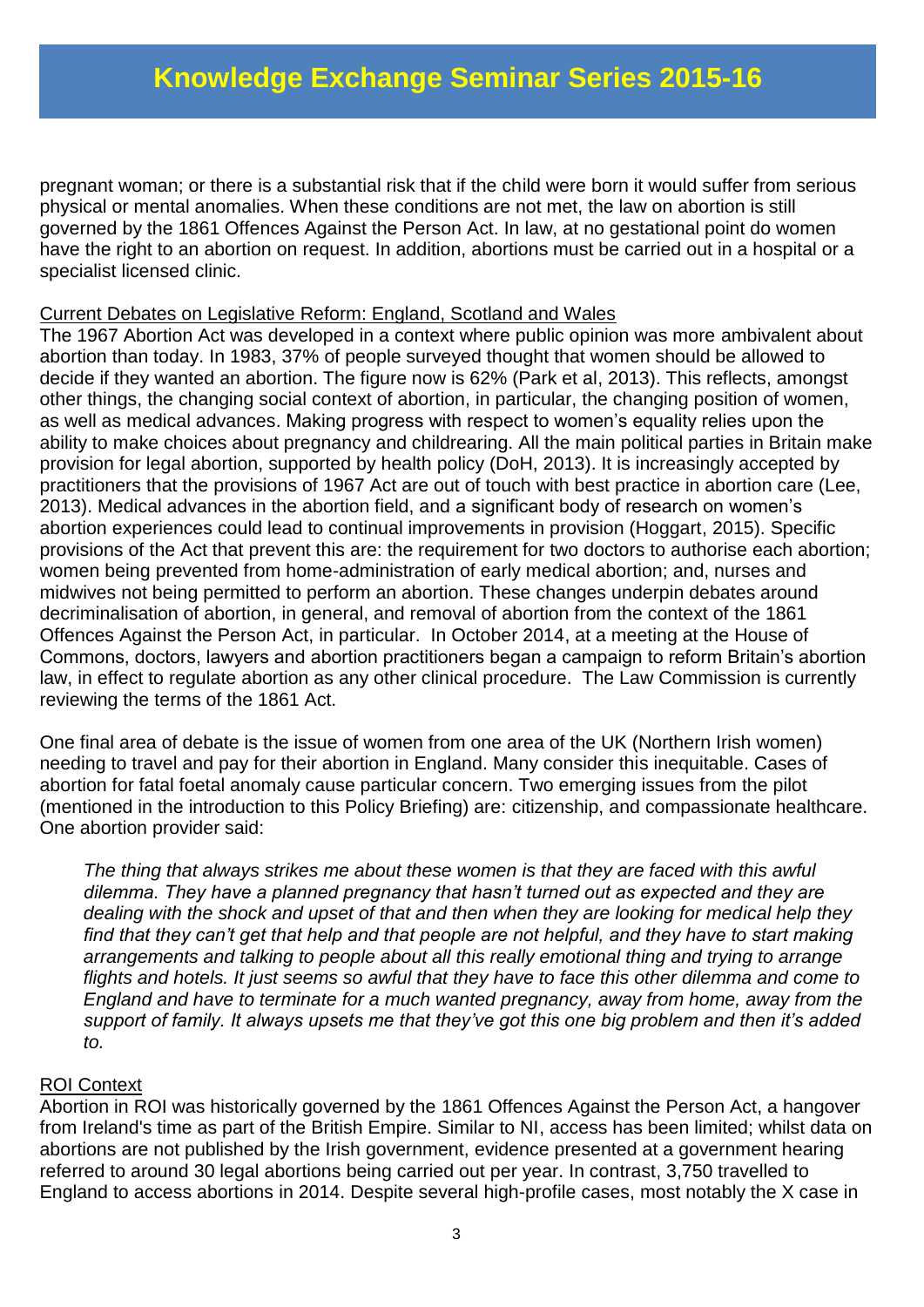1992 and the Savita Halappanavar case in 2012, alongside calls from international human rights bodies, the Irish government failed to enact liberal reform (Bloomer and O'Dowd, 2014). The most recent legislation, The Protection of Life During Pregnancy Act 2013, has been criticised by those who seek a more liberal approach to abortion access. They point out that it places several hurdles in the way of a person seeking an abortion, and limits access to those whose life is at risk (Fletcher, 2014). Others, however, who opposed its introduction argued that the law was too liberal.

#### NI evidence related to the demand for abortion services

Access to abortion in NI is governed by the 1861 Offences Against the Person Act and case law which allows abortion in circumstances where the woman's life is in danger or the pregnancy poses a "real and serious, permanent or long term" risk to her health and well-being (Bloomer and Fegan, 2014). Data collated by the Health and Social Care Trusts indicate that during the reporting periods 2006/07 to 2014/15 an average of 39 abortions were carried out per year on NHS premises (Table 1 below). The majority of these were carried out on women aged 30+. Whilst data is collated on other variables such as which health trust the abortion was carried out in and country of origin the small numbers within each category are not sufficient for statistical analysis (DHSSPSNI, 2016).

| Year    | 24 & Under | $25 - 29$ | <b>30 &amp; Over</b> | <b>Total</b> |
|---------|------------|-----------|----------------------|--------------|
| 2006/07 |            | 15        | 35                   | 57           |
| 2007/08 | 12         | 9         | 26                   | 47           |
| 2008/09 | 9          | 8         | 27                   | 44           |
| 2009/10 | 6          | g         | 21                   | 36           |
| 2010/11 |            | 10        | 26                   | 43           |
| 2011/12 | 8          |           | 23                   | 35           |
| 2012/13 | 14         |           | 26                   | 51           |
| 2013/14 | 4          | 8         | 11                   | 23           |
| 2014/15 | 3          |           | 6                    | 16           |

#### **Table 1: Abortion Data for NHS Northern Ireland – Age profile**

Those unable to obtain an abortion on the NHS obtain abortions by other means. In significant numbers they travel to private clinics in England, whilst others access the abortion pill (also referred to as medical abortions) from internet-based providers such as Women on the Web and Women Help Women, in order to self-abort at home (Bloomer and O'Dowd, 2014). Unknown numbers obtain medical abortions (up to 9 weeks 4 days gestation), within the current legal framework, from Marie Stopes International in its sexual health clinic in Belfast. The cost of accessing abortion ranges from £70 from internet providers to £600–£2000 for those who travel to England (this includes clinic fees and flights/ ferry costs: fpani et al, 2010). Such costs create a significant burden to women with low incomes and can also lead to delays in obtaining an abortion, thereby increasing costs. The challenge in providing an explanation for their absence from home in instances where the abortion remains a secret is faced by all women, but more so for those from poorer backgrounds (Rossiter, 2009).

An analysis of 10 years of data provides insight into the age, ethnicity and marital status of those who travel to England. This data is provided to the Department of Health (England and Wales) by abortion providers throughout its jurisdiction. This data is thought to be an under-representation of all who travel, as they may for various reasons not wish to disclose their home address. Over the period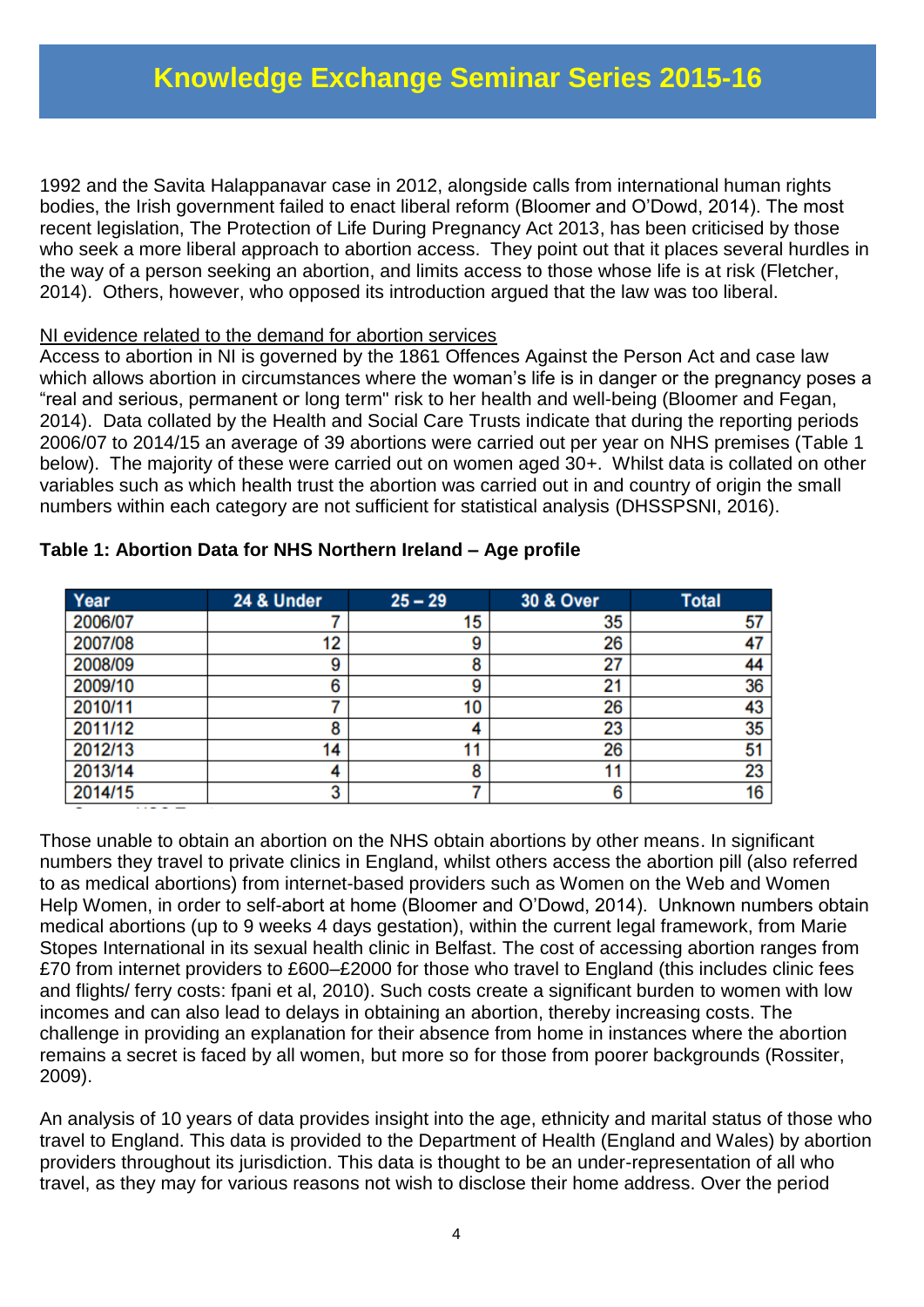2005 to 2014 an average of 1075 residents per year travelled from Northern Ireland to England to obtain an abortion (this ranged from a peak number of 1343 in 2007 to 802 in 2013.

As detailed in chart 1 a wide range of ages travel to obtain abortions in England. The most common ranges being typically within the categories of 20-24 and 25-29. Teenagers represent less than 20% of all those who travel. In terms of marital status (chart 2) the majority of those who travel are in a relationship (married / civil partnership / with partner).



Chart 1 Age profile - Northern Ireland residents who travel to England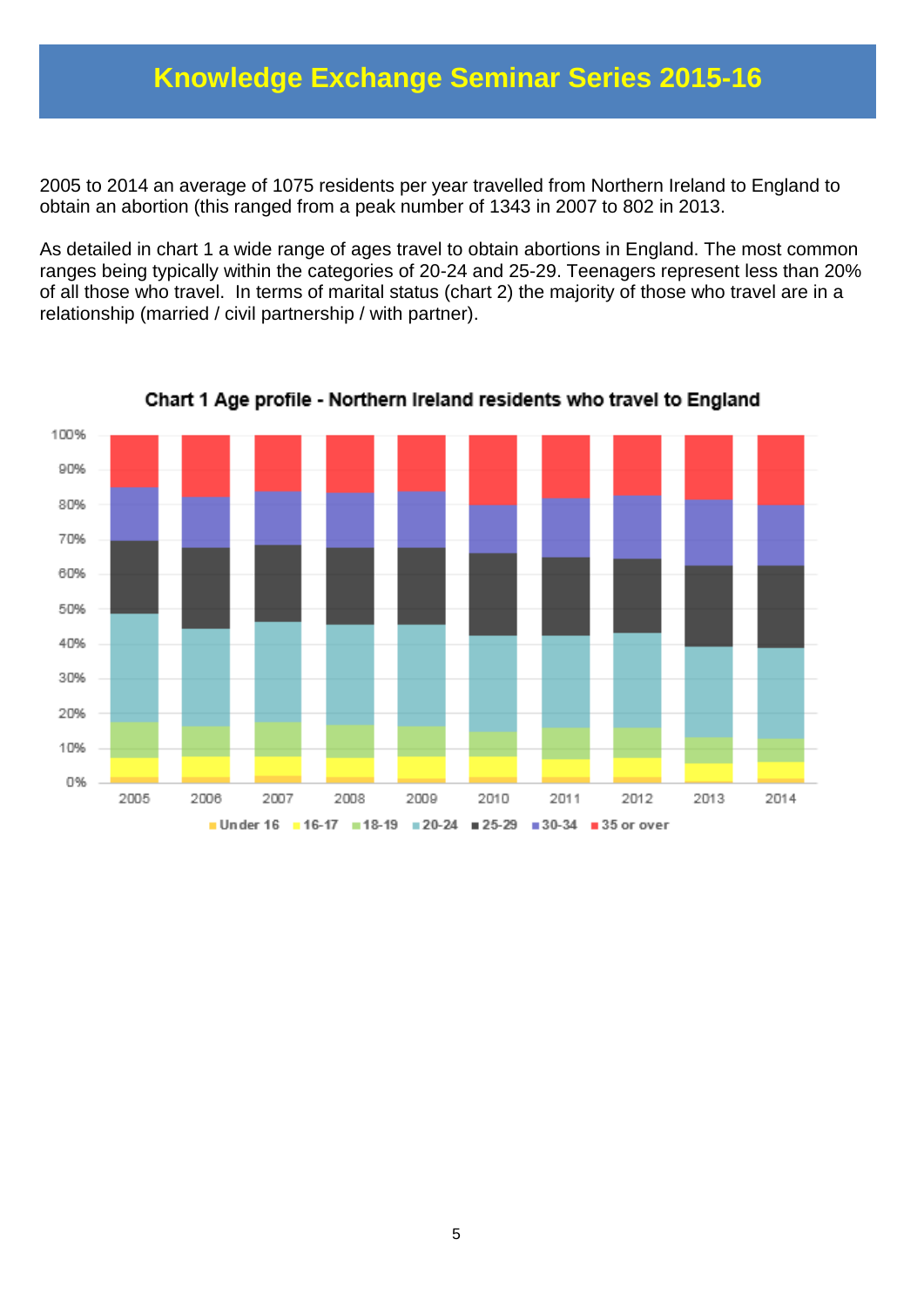

Chart 2 Marital status - Northern Ireland residents who travel to England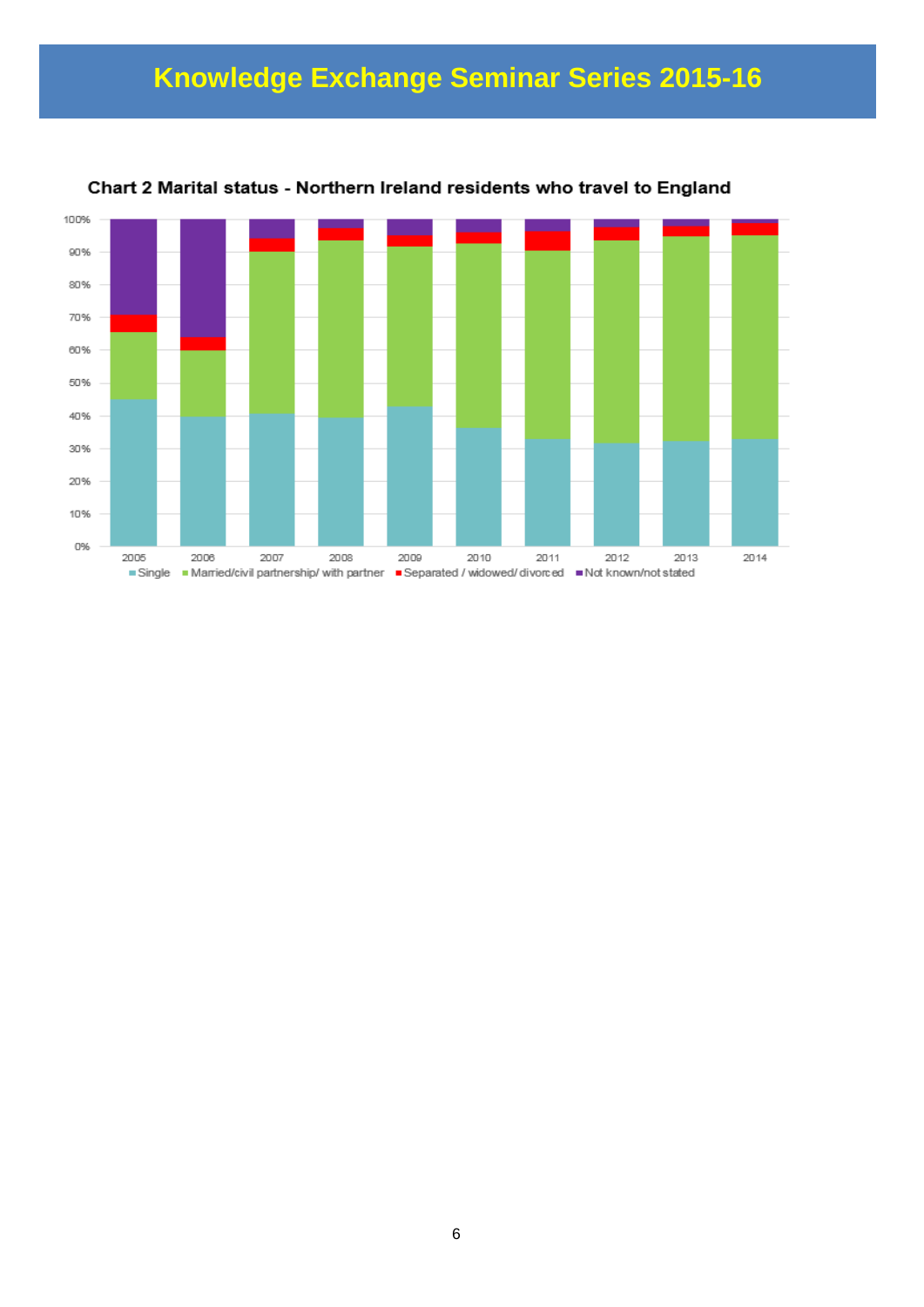In terms of ethnicity (chart 3) the category white / Irish is typically the most frequent ethnic group chosen, with white/ British in second place (note: data on ethnicity was not available for 2014 due to data protection issues).



Chart 3 Ethnicity - Northern Ireland residents who travel to England

The majority of abortions carried out in clinics in England on residents of Northern Ireland are within the time period of 3-9 weeks gestation, with overall almost 90% within 12 weeks gestation. Prior to the time period of this study the figures were noticably lower for the earlier gestation time. This change in earlier gestation times is ascribed to the increasing availability of information on abortion services and financial support from Abortion Support Network, reducing the burden on lower income families to gather funds for travel and clinic costs.

Cases with later gestation times typically include those who have received a diagnosis of fatal foetal anomaly. Families supported by Abortion Support Network (ASN) in these situations include the following:

"A *couple who had received a diagnosis of fatal foetal anomaly, but could not tell their parents or anyone in their family about the pregnancy. The couple have a child with a genetic disorder and were terrified of having a second child with the same condition. The couple had no money but were able to borrow £150, the rest of the costs were donated by ASN."* 

*"In another case a couple pregnant with twins with fatal foetal anomalies needed support. They tried everything to receive care in NI because they wanted to have a funeral for their babies and also because they were concerned about the possibility of an underlying genetic condition and wanted to bring the babies' home for an autopsy so they could be aware for future pregnancies. This couple were very young and even though they had the support of their families they were barely able to raise £100"* (author interview with ASN, 2016).

Families who wish to have a burial or cremation (or an autopsy) after an abortion in England are also faced with the task of having to organise how they can bring the foetal remains home. This might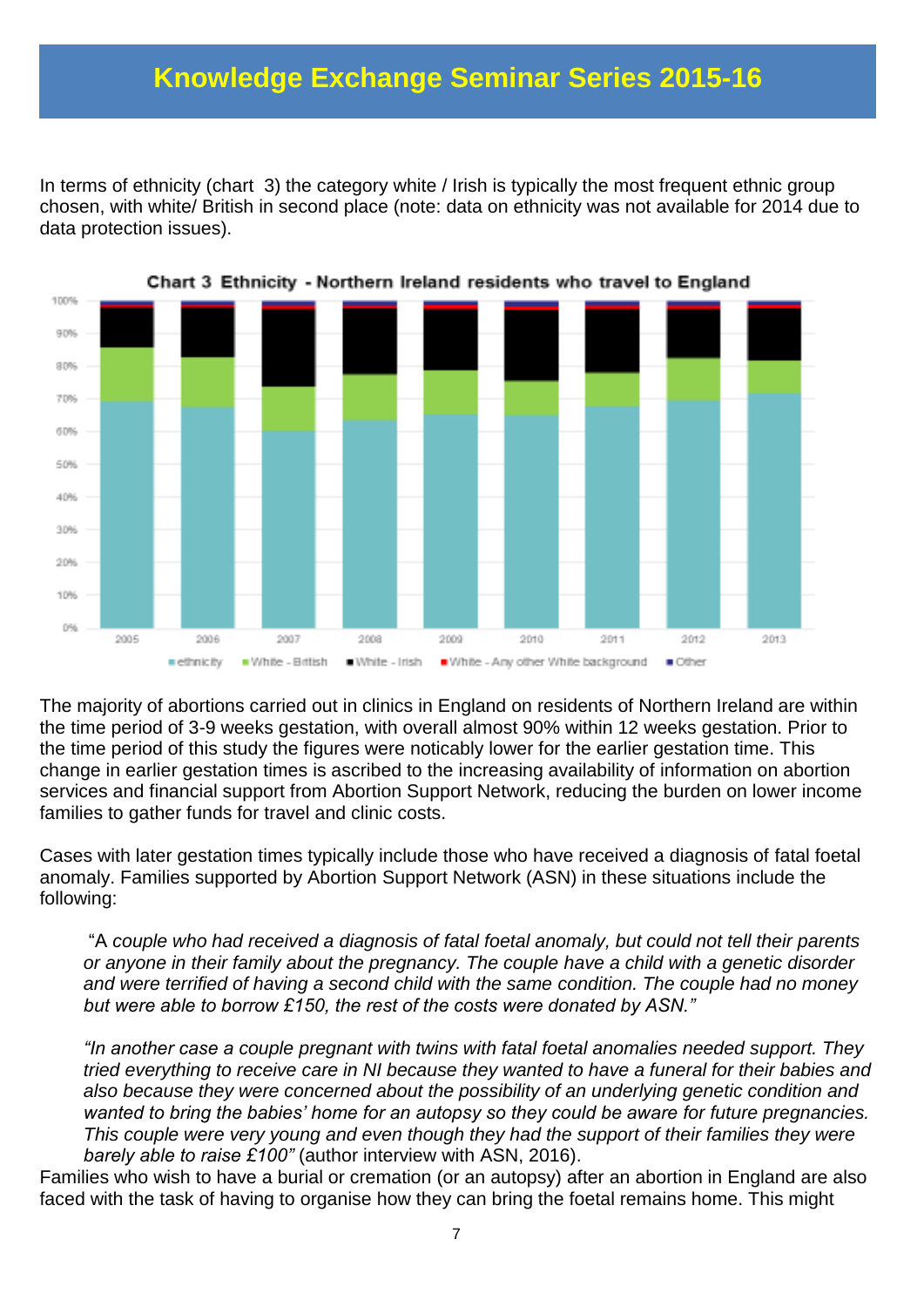include using specialist services (at a cost of approx. £400), a parcel courier or as some have done, bringing the remains home themselves, in their hand-luggage if flying, or in a car if travelling by ferry (author interview with ASN, 2016). Those wishing to have an autopsy conducted in Northern Ireland have no clear pathway to request this, resulting in clinic staff liaising with local health settings in Northern Ireland to arrange tests or tests being conducted in England, which the families would have to pay for. The challenges faced by families in these circumstances are highlighted in the following case:

*I remember one particularly difficult case where the couple wanted testing and the hospital in Belfast had agreed to do the tests but the timing of the couple's flight getting into Belfast meant they would miss the mortuary opening hours. I had to call several people at the hospital to try and find somewhere suitable for the couple to bring the baby. In the end I spoke to a midwife, who suggested the couple bring their dead baby "up to the labour ward". She was lovely but just didn't think that through. Of course I highlighted how asking a couple who had just lost their baby to bring the remains up to the labour ward might be seen as cruel, that maybe we could arrange for someone to go and meet the couple somewhere else in the hospital would be a great kindness* (author interview with BPAS, 2016).

#### NI Policy development

Since its inception in 1998 until 2015 the Northern Ireland Assembly has held four major debates on abortion (Hansard 2000, 2007, 2013, 2015) These sessions have centred on the issue of legal reform or policy issues such as guidelines for medical staff. The use of evidence is largely absent from such debates, this includes high quality reliable data such as that considered above, from the Department of Health (England and Wales) on those who travel, research on preventing crisis pregnancies and abortion (Bury, 2009; Marston and Cleland, 2003; Raymond and Grimes, 2012; WHO, 2011) and expert opinion from health providers. Instead, earlier debates exhibited examples of abortion myths (such as negative health risks) whilst more recent debates centred on presenting women seeking abortion as 'vulnerable' and in need of protection. Competing views are evident: prevalent within the Assembly debates are recurring themes of religiosity and stigma about abortion (Pierson and Bloomer, forthcoming). In contrast, the fpani has sought to improve access to abortion in Northern Ireland by lobbying for guidelines for health professionals to enable them to interpret the law on abortion on a consistent basis; arguing that the absence of guidelines has resulted in the denial of abortions which could have been provided even under Northern Ireland's very restrictive laws. This campaign led to the launch of a judicial review in 2001 and a long legal battle resulting in the first draft guidelines being issued some years later in 2007. The most recent draft guidelines issued in 2013 were widely criticized by health professionals and, it is argued by campaigners, later led to the denial of abortions on grounds of fatal foetal abnormality (FFA). One woman who made her story public, Sarah Ewart, had to travel to England to obtain an abortion from a private provider and pay substantial costs for doing so (Bloomer and O'Dowd, 2014).

The proposed legal reform by the Department of Justice, which followed such cases, recommended allowing abortion on grounds of FFA (DOJ, 2015). A judicial review published in late 2015 concluded that abortion should be permitted on grounds of FFA and rape/incest, noting that to force women to travel in such circumstances would place them under greater stress. The judgement also noted the restrictions had a detrimental impact on those from poorer backgrounds and that the inordinately slow progress in publishing guidelines was indicative of how politicians in Northern Ireland dealt with contentious issues (NIQB96, 2015). Both the Attorney General and Minister for Justice lodged appeals against the judicial review in January 2016, with the Minister of Justice stating that the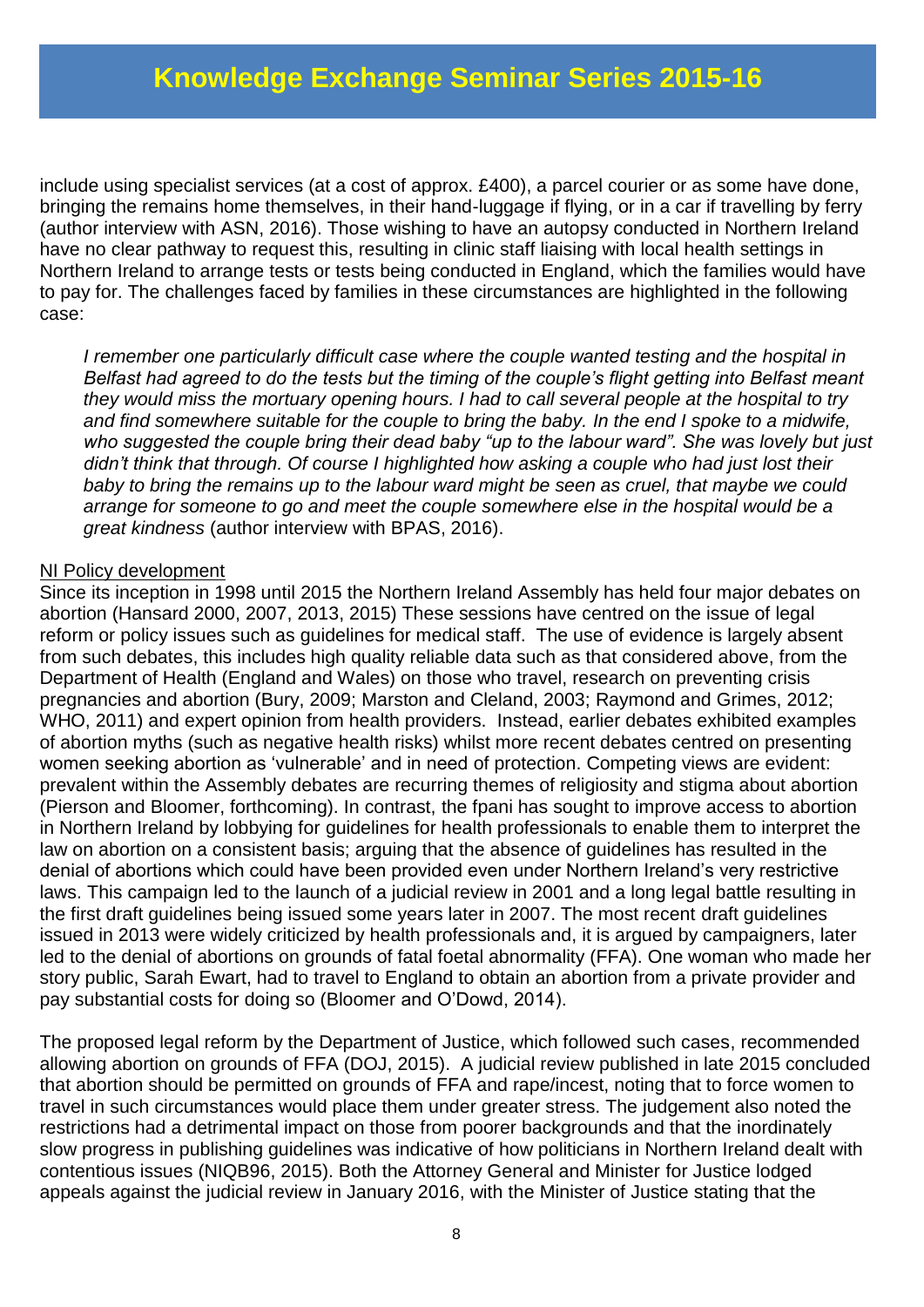absence of "legal certainty" could lead inadvertently to abortion on demand. Alongside the need for clear policies and legislation, there is also evidence that training for health professionals does not meet their needs (Steele, 2009) with medical students seeking abortion training from outside core provision (Medical Students for Choice, 2015).

#### **Conclusion**

This Policy Briefing considered evidence from a pilot study exploring issues related to abortion policy globally, nationally and regionally. The research highlights the need to improve access to abortion in NI. It notes that the lack of progress on legal reform has led advocates and campaigners to take legal action though this will likely impact on only a small number of cases. The evidence indicates that continued restrictions on access are experienced unequally as those with low incomes have to fund travel and other costs alongside abortion costs, if they travel out of Northern Ireland or access the services of Marie Stopes International in Belfast (if they fit within the current legal framework and fulfil the requirements for a medical abortion). The alternative for others is to access the abortion pill from online providers and self-abort at home.

**In summary, Northern Ireland presents as a classic case of legal restrictions on accessing abortion not halting abortion, but displacing it to another jurisdiction or contributing to abortions being conducted away from a healthcare setting.** 

**To move forward research should inform: assessing access to and knowledge of contraceptives; provision of appropriate training for health professionals; guidance for health professionals; legal reform; and programmes to challenge stigma.**